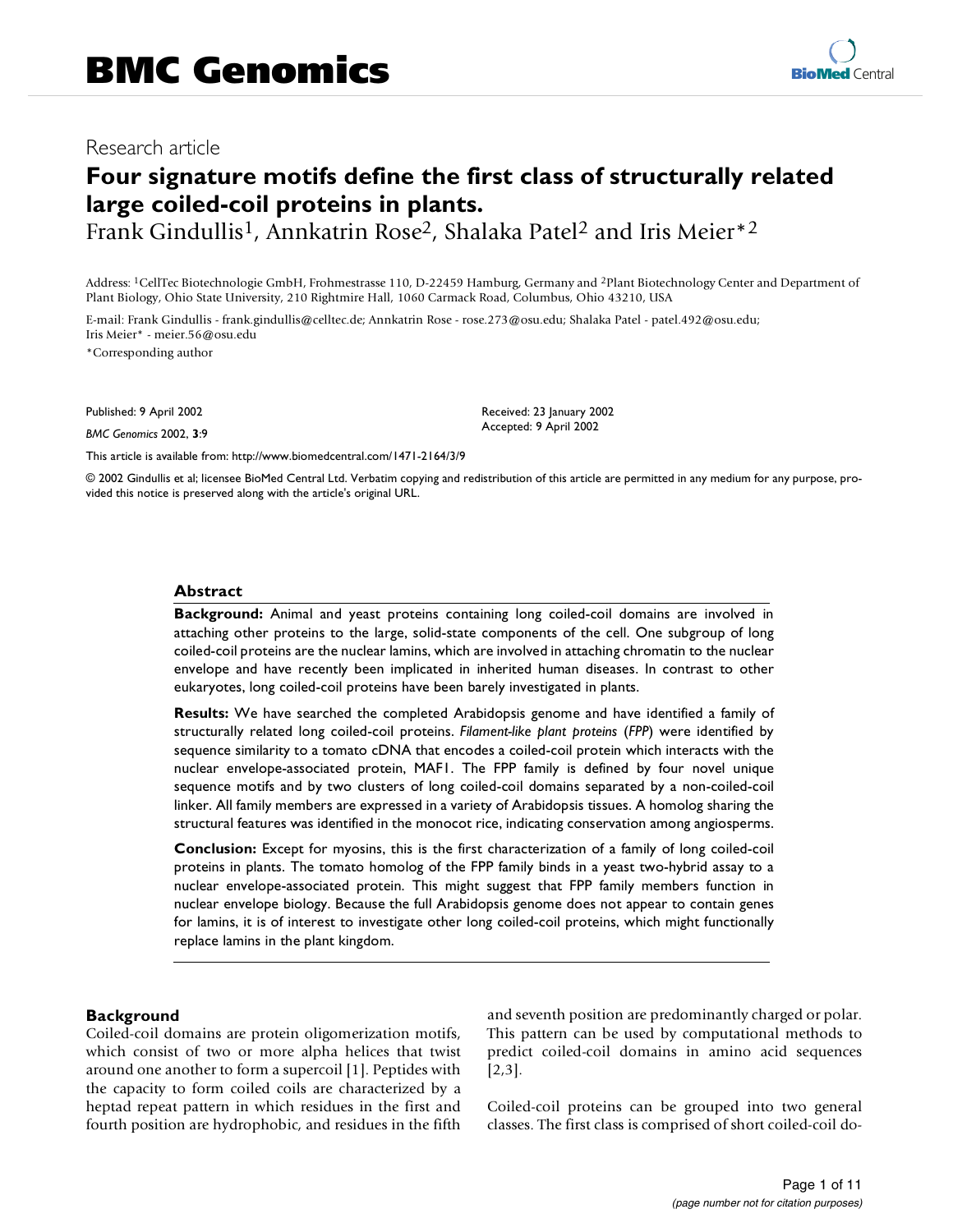mains of six or seven heptad repeats, also called leucine zippers. They are frequently found as homo- and heterodimerization domains in transcription factors (e.g. [4]). The second class is defined by long coiled-coil domains of several hundred amino acids, which are found in a variety of proteins involved in structuring cellular processes [1].

One of the three main classes of cytoskeletal proteins, the intermediate-filament proteins, represents a well-characterized group of coiled-coil proteins. A subgroup of intermediate-filament proteins are the nuclear lamins, which are involved in attaching chromatin to the nuclear envelope and have recently been implicated in inherited human diseases [5,6]. Besides structural proteins of the cytoskeleton, the motor proteins that interact with them also contain coiled-coil motifs. Myosin, the actin motor protein, has an extended coiled-coil domain necessary for the assembly of the muscle thick filaments [7]. Kinesin and dynein, two microtubule motor proteins, also contain coiled-coil domains [8,9].

The coiled-coil motif has also been identified in a variety of proteins associated with centromeres, centrosomes, the nuclear matrix, and chromatin [10–14]. TPR, a protein associated with the inner filaments of the nuclear pore complex is an extended coiled-coil protein [15]. The filamentous structures associated with both the outer and inner surface of the nuclear pore complex suggest that additional unknown coiled-coil proteins might be involved in its assembly. Several large coiled-coil proteins were also found associated with the cytoplasmic surface of the Golgi apparatus, and two of them have been shown to function in the docking of vesicles to the Golgi cisternae [16–18]. AKAPs are adapter proteins that attach protein kinase PKA pathways to cytoskeletal elements. At least one AKAP, AKAP 450 is a large coiled-coil protein attaching PKA to the centrosome [19].

Despite the multitude of cellular functions in which coiled-coil proteins participate, the general theme is the association of proteins with the solid-state components of the cell. In some cases, as in the attachment of PKA, this function appears to be crucial for the spatial regulation of signal transduction. Importantly, mutations in individual coiled-coil proteins lead to specific developmental or even behavioral phenotypes. The Drosophila mutations *Mushroom body defect* (a gene involved in the proliferation of neuronal precursor cells) and *quick-to-court* (a mutation that causes elevated sexual behavior) lie in two tissue-specifically expressed coiled-coil proteins of unknown function [20,21]. In humans and mouse models, specific point mutations in nuclear lamins are the cause for autosomal Emery-Dreifuss muscular dystrophy [22,23].

In contrast to animals and yeast, only a small number of long coiled-coil proteins have been identified from plants. MFP1 contains an extended coiled-coil domain and is located at the nuclear periphery of tobacco suspension culture cells [24,25]. The carrot protein NMCP1 is also located at the nuclear rim and has been shown to migrate to the spindle poles in dividing carrot suspension culture cells [26,27]. The cellular function of these plant proteins is not known.

Several candidates for myosins and kinesins have been identified from plants and their function as motor proteins is under investigation [28,29]. Besides these few examples, nothing is presently known about plant long coiled-coils and their potential function in anchoring and structuring of different cellular events.

In the early nineties, several groups reported lamin-like proteins in different plant species [30–32]. A purification protocol adapted from animal lamins and applied to pea nuclei was used to purify four proteins between 49 and 66 kD [31]. These proteins were recognized by antibodies against mammalian intermediate filament proteins, and by antibodies against a peptide derived from lamin B. By immunofluorescence and immunogold labeling, these antigens were located mostly in the internal nuclear matrix, and not predominantly at the nuclear rim. Similar results were obtained by other investigators [32]. Although these early reports were promising, no lamin ortholog has been identified molecularly from plants. In a recent search of all publicly available plant sequences, including the full *Arabidopsis* genome, no homologs of lamins were found ([33] and Meier, unpublished results). Similarly, despite earlier reports of lamin-like proteins in yeast [34], the fully sequenced *S. cerevisiae* genome [35] also contains no lamin genes. It is therefore likely that non-animal eukaryotes have a distinct set of nuclear envelope proteins that functionally replace the lamins.

Here, we have used a tomato protein containing long coiled-coil domains to search the Arabidopsis genome for related sequences. We have identified seven novel Arabidopsis proteins with extended coiled-coil domains, which form a protein family distinct from other Arabidopsis long coiled-coil proteins. They are characterized by four novel motifs, which are highly conserved in sequence and position, and which were not found in proteins outside of this family. In addition, a rice homolog was identified, indicating conservation between dicots and monocots.

# **Results**

# *LeFPP, a novel plant coiled-coil protein*

A yeast two-hybrid screen was performed to identify interaction partners of the tomato nuclear envelope-associated protein LeMAF1 [36]. A prey plasmid (pAD-LeFPP) was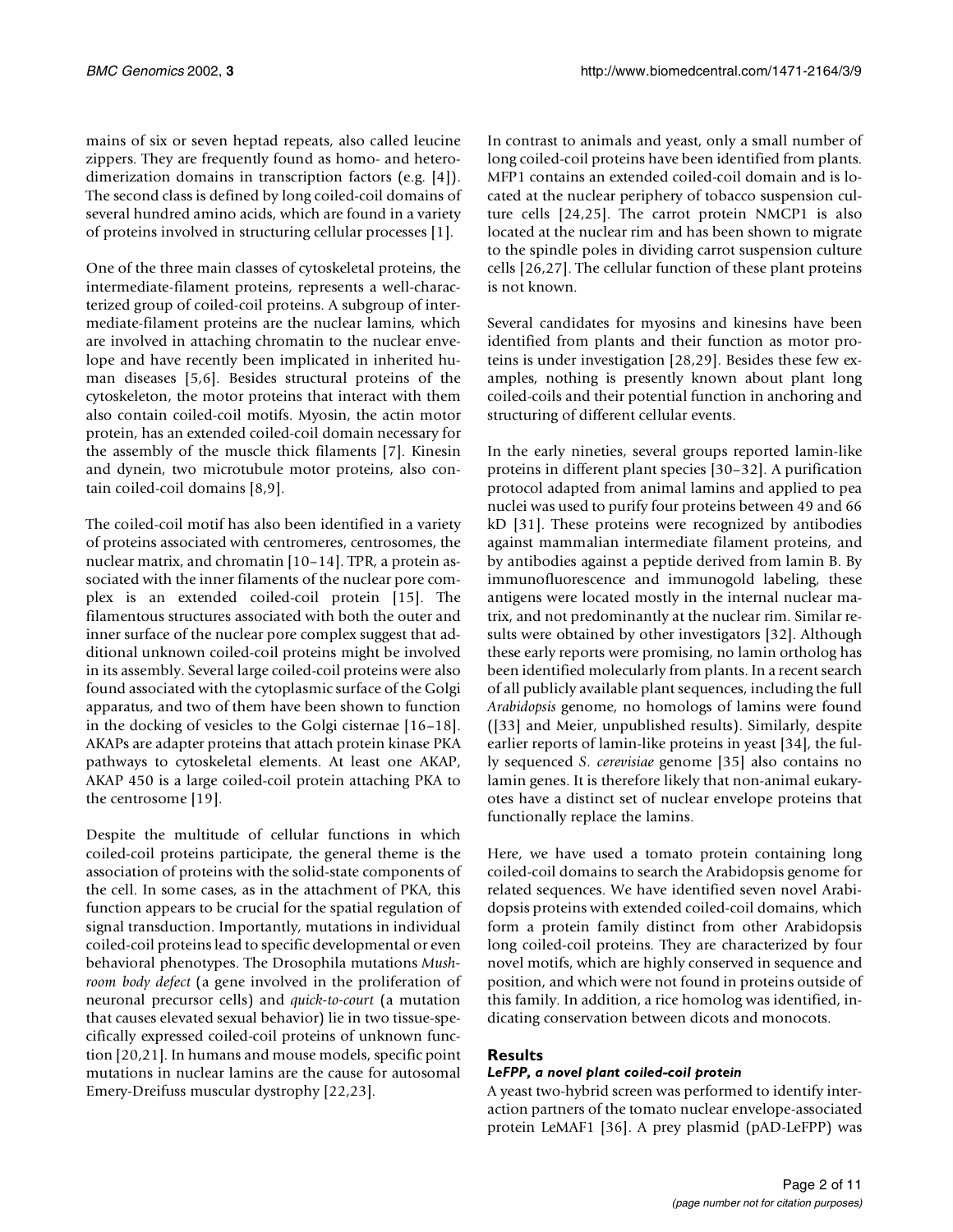

Yeast two-hybrid interaction of LeFPP with MAF1. (A)Yeast colonies co-expressing bait and prey plasmids were streaked on dropout plates without leucine and tryptophane (LT) or dropout plates without leucine, tryptophane, and histidine (LTH). (a) pBD-LeMAF1/pAD-LeFPP; (b) pBD-AtMAF1/pAD-LeFPP; (c) pBD-AtRanGAP1/pAD-LeFPP; (d) pBD-GAL4/pAD-LeFPP. (B) Quantification of β-Galactosidase activity in yeast strains harboring combinations of bait and prey plasmids. (1) p53/pSV40 (positive control); (2) pLaminC/pSV40 (negative control); (3) pBD-LeMAF1/pAD-LeFPP; (4) pBD-GAL4/pAD-LeFPP. Units, relative β-Galactosidase units (see Methods). (C) Sequence alignment between LeMAF1, AtMAF1, and the N-terminal domain of AtRanGAP1. Identical amino acids are shaded in black.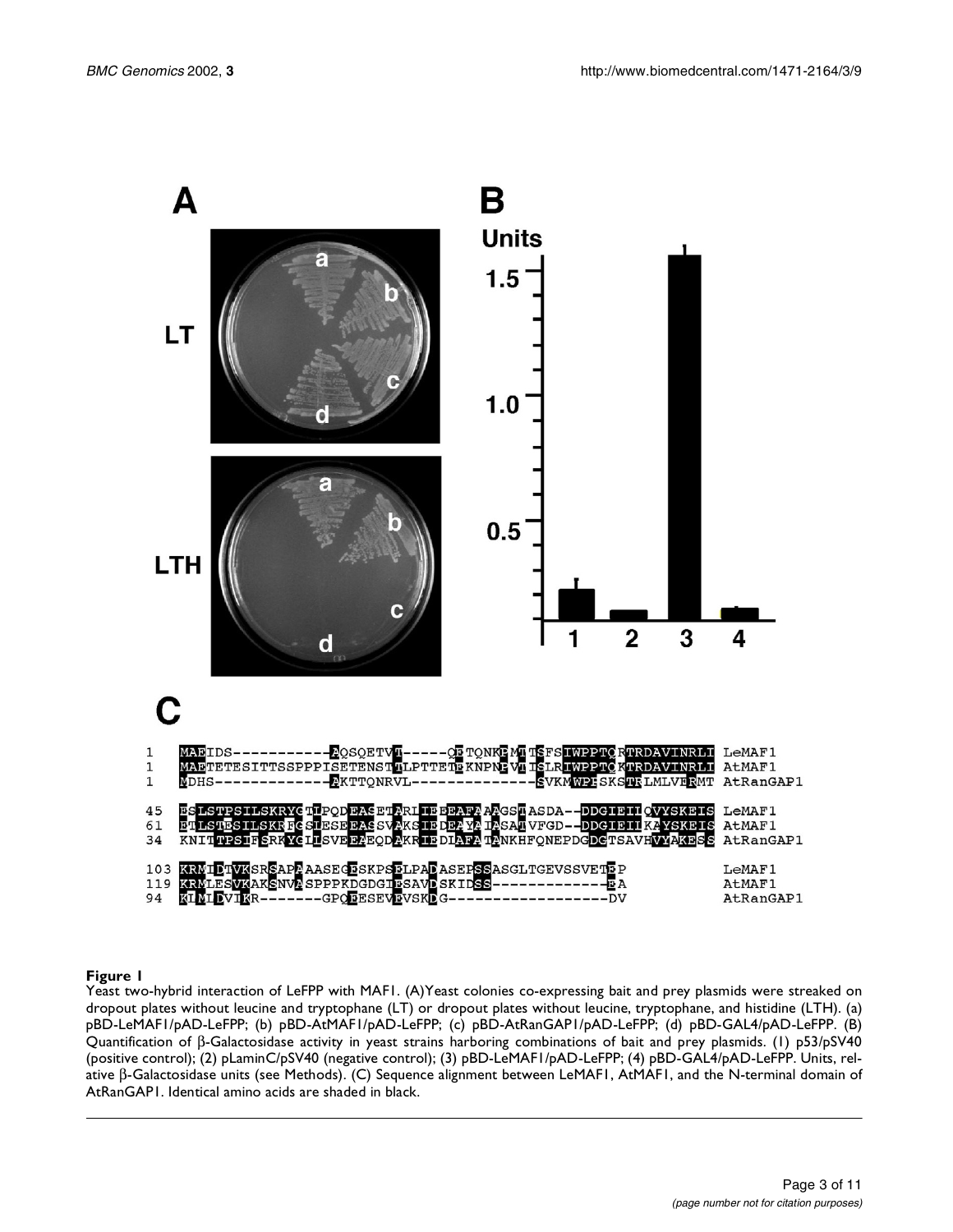# A

|                                     |  |   |       | KEDLVKQHAK VAEEAIAGWE KAENEVAVLK QQLDAAVQQN LTLEVRVSHI |  |
|-------------------------------------|--|---|-------|--------------------------------------------------------|--|
|                                     |  | Ŧ | $*$ * | Ŧ                                                      |  |
|                                     |  |   |       | DGALKECVRO LROARDEOEK MIODAMAEKN EMESEKTALE KOLLKLOTOV |  |
| <b>EAGKAEMPTS</b>                   |  |   |       | TDPDILVRLK YLEKENAALK IELVSCSEVL EIRTIERDLS            |  |
|                                     |  |   |       | TQAAETASKQ QLESIKKLTK LEVECRKLQA MARKSSPFND QRSSAVSSFY |  |
|                                     |  |   |       | VDSVTDSOSD SGERLNTVDN DALKMSKLET REYEPSCSNS WASALIAELD |  |
|                                     |  |   |       | OFKNEKAMPK TLAACSIEID MMDDFLEMEO LAALSETANK TPSVTSDAVP |  |
|                                     |  |   |       | HDSPNIENPL AAEYNSISQR VVELEQKLEK IEAEKAELEN AFNESQDALK |  |
|                                     |  |   |       | VSSLQLKETQ TRLEGLQKEL DVVNESKELL EFQLYGMEVE ARTMSVNIDS |  |
|                                     |  |   |       | LKTEVEKEKS LSSEMEAKCH ELENDLRKKS QEAEAQQTSG SNSELKIKQE |  |
|                                     |  |   |       | DLAVAADKLA ECQKTIASLG KQLQSLATLE DFLTDTANLP GGGAVVAKAG |  |
|                                     |  |   |       | GELWKLHVNE TFTPKRDSDP TKVEENVSHS TNENEGESPA SSSSSSTSST |  |
| TOASTGKSKN GFGKLFSRSK SGVPTLKVIE DK |  |   |       |                                                        |  |



## **Figure 2**

в

LeFPP is a ubiquitously expressed coiled-coil protein. (A) Non full-length amino acid sequence of LeFPP (GenBank accession number AF405309). The Lysine in position 1 is the first amino acid encoded by the LeFPP cDNA in frame with the GAL4 activation domain. The coiled-coil regions are boxed. The residues correlating to motifs I, II, III, and IV are indicated by asterisks below the sequence (see text). (B) RNA blot analysis of LeFPP RNA accumulation in different tomato tissues. Approximately equal amounts of total RNA (20 µg) were loaded per lane, as confirmed by ethidium-bromide staining (data not shown). yl, young leaves; yf, young fruits; fl, fully open flowers; sd, light-grown seedlings; sd, dark-grown seedlings. The positions of RNA size markers are indicated on the right.

identified that led to activation of the two reporter genes *HIS* and *LacZ* after retransformation with the pBD-LeMAF1 bait. We tested the specificity of this interaction by co-transforming pAD-LeFPP with two additional bait plasmids, pBD-AtMAF1 and pBD-AtRanGAP1. AtMAF1 is one of three Arabidopsis homologs of LeMAF1 (Patel and Meier, unpublished results), and has 45% amino acid identity with LeMAF1. AtRanGAP1 is one of the two Arabidopsis Ran GTPase activating proteins. Its N-terminus has 28% amino acid identity with LeMAF1 and 30% with AtMAF1 (Fig. 1C; [33,37]). Fig. 1A shows that pAD-LeFPP leads to activation of the *HIS* gene in combination with pBD-LeMAF1 (sector a) and with pBD-AtMAF1 (sector b), but not with pBDAtRanGAP1 (sector c) or the binding domain vector pBD-GAL4 alone (sector d). This demonstrates that the observed interaction is specific for MAF1 like proteins.

Fig. 1B shows the quantification of β-Galactosidase activity in the pBD-LeMAF1/pAD-LeFPP strain. Lanes one and two are the positive and negative control provided with the kit, respectively, lane three shows the activity of the pBD-LeMAF1/pAD-LeFPP strain and lane 4 the activity of the pBD-GAL4/pAD-LeFFP strain. Although yeast two-hybrid interactions can not be easily quantified, the very high level of β-Galactosidase expressed by the pBD-LeMAF1/pAD-LeFPP stain suggests a comparably strong interaction in the yeast two-hybrid screen.

The 1927 bp pAD-LeFPP cDNA was sequenced and was shown to contain an uninterrupted open reading frame in frame with the GAL4 activation domain. The conceptual translation of this sequence leads to a protein of 582 amino acids (aa) with a calculated molecular weight of 64.4 kDa and a pI of 4.7. The first methionine is at position 71, and does not have a plant start ATG consensus sequence [38], suggesting that the cDNA is not full length.

<span id="page-3-0"></span>A BLAST search with the pAD-LeFPP open reading frame indicated that it represents a novel protein with weak similarity to filament-like proteins from animals and yeast (see below). Secondary structure prediction algorithms showed that it is organized almost entirely in alpha-helical domains and contains extensive stretches of coiled-coil domains (Fig. 2A and Fig [3\)](#page-5-0). The protein was named LeF-PP for tomato filament-like plant protein. RNA blot analysis showed a single species of mRNA of ca. 2.4 kb. It is present in tomato leaves, fruits, flowers, light-grown seedlings, and dark-grown seedlings (Fig. 2B).

## *A family of LeFPP-like proteins in Arabidopsis*

A BLAST search was performed with the LeFPP amino acid and DNA sequence. In a protein BLAST, sequences with highest scores represented a number of uncharacterized open reading frames in the Arabidopsis genome, followed by sequences for animal filament-like proteins such as myosin, kinesin, ankyrin, etc. While the e-values for the Arabidopsis ORFs were between 2e-56 and 1e-16, the best e-value for a non-plant sequence was 0.003 for an unknown human open reading frame. The Arabidopsis "hits" represented seven unique genes, some of which had repeated entries in GenBank (see Table [1\)](#page-3-0).

A translated BLAST search identified one additional "hit" in the rice BAC H0212B02 of chromosome 4 (GenBank accession number AL442007). The "hit" lay between the annotated open reading frames H0212B02.17 and H0212B02.18 in a region of DNA not predicted to have coding capacity. However, running GenScan [39] on this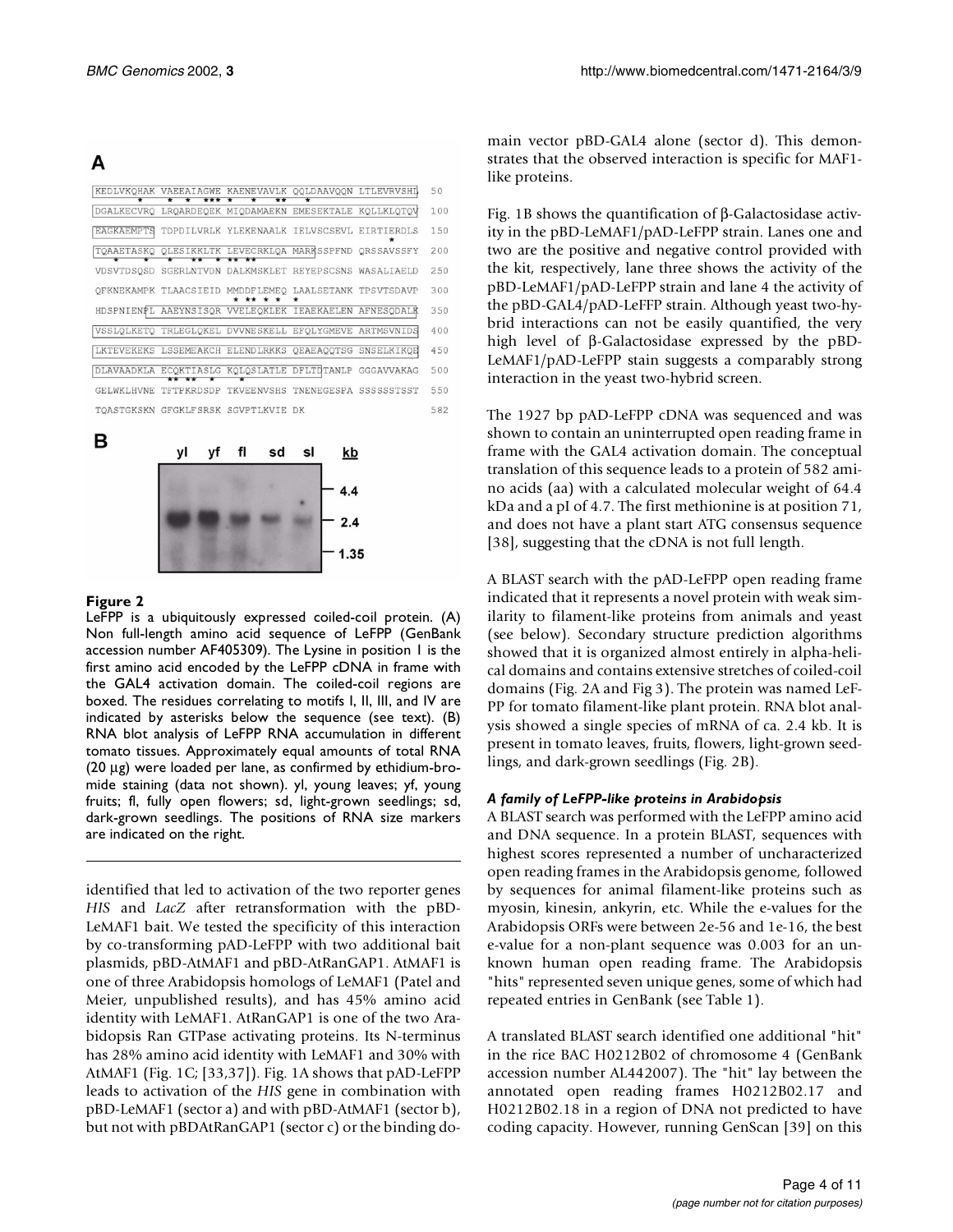| Name   | <b>GenBank Accession</b><br>(TAIR name <sup>a</sup> ) | Aliasb               | Chr. #<br>(Map pos. (Mb) | Size ORF (aa)<br>(Size protein<br>(kDa) | pl  | <b>EST<sup>c</sup></b>         | library                     |
|--------|-------------------------------------------------------|----------------------|--------------------------|-----------------------------------------|-----|--------------------------------|-----------------------------|
| AtFPPI | AGG51666<br>(ATIG77580)                               | T5M16.17             | $\mathbf{I}$<br>(28.9)   | 779<br>(87.8)                           | 4.7 | AV524363                       | Seedlings, aboveground org. |
|        |                                                       |                      |                          |                                         |     | APZL64f04F                     | Mixed tissues               |
|        | AtFPP2 AAF16547<br>(ATIG21812)                        | T26F17.2<br>F8K7.24  | ı<br>(7.65)              | 629<br>(71.1)                           | 4.9 | AV524363                       | Seedlings, aboveground org. |
| AtFPP3 | AAF27033<br>(AT3G05270)                               | T12H1.24<br>T15D2.30 | 3<br>(1.5)               | 603<br>(68.3)                           | 5.3 | AV547438<br>T22555             | Roots<br>Mixed tissues      |
| AtFPP4 | AAG12549<br>(ATIG19835)                               | F6F9.12<br>F14P1.46  | ı<br>(6.8)               | 1024<br>(114.5)                         | 5.2 | AV528396                       | Seedlings, aboveground org. |
|        |                                                       | F6F9.17              |                          |                                         |     | AV556649                       | Green siliques              |
|        |                                                       |                      |                          |                                         |     | AV546174<br>AV547135           | Roots<br>Roots              |
| AtFPP5 | <b>CAB81521</b><br>(AT4G36120)                        | T19K4.250            | 4<br>(16.3)              | 981<br>(110.4)                          | 6.3 | RAFL16-63-<br>O05 <sup>d</sup> | unknown                     |
| AtFPP6 | AAG51782<br>(ATIG47900)                               | T6B12.1              | ı<br>(17.2)              | 1054<br>(118.5)                         | 4.8 | AA042379<br>N96153             | Hypocotyls<br>Mixed tissues |
|        | AtFPP7 AAC23780                                       | F26B6.1              | $\overline{2}$           | 886                                     | 5.7 | W43775                         | Hypocotyls                  |
|        | (AT2G23360)                                           | T20D16.1             | (10.24)                  | (99.9)                                  |     |                                |                             |

#### **Table 1: Genomic organization and features of the Arabidopsis** *FPP* **gene family.**

aThe Arabidopsis Information Resource. <sup>b</sup>Additional early annotation names of the same protein. <sup>c</sup>GenBank accession numbers. <sup>d</sup>[RIKEN Arabidop](http://www.gsc.riken.go.jp/Plant/)[sis Full-Length cDNA \[http://www.gsc.riken.go.jp/Plant/\]](http://www.gsc.riken.go.jp/Plant/) 

part of the BAC, an open reading frame of 1074 amino acids was identified on the opposite strand that contained the "hit". The predicted coding region begins at position 114,922 of the H0212B02 DNA sequence, ends at position 107,317, and contains seven predicted introns. This rice open reading frame was named OsFPP and was included in the sequence and structural analysis shown in Fig. [3](#page-5-0) and Fig. 4.

Fig. [3](#page-5-0) shows a comparison of the secondary structure of LeFPP with the seven Arabidopsis ORFs and the rice ORF. All open reading frames are characterized by extended alpha-helical and coiled-coil domains. The extension of the coiled-coil domains shown in Fig. [3](#page-5-0) is derived from the "coiled-coil" analysis software in the DNASTAR sequence

analysis software package, and was confirmed in all cases by the MultiCoil algorithm [2]. In addition, MultiCoil predicted that all coiled-coil regions have a high probability to form dimers and a low probability to form trimers. The seven Arabidopsis ORFs were named AtFPP1 – AtFPP7 (Fig. [3](#page-5-0) and Table [1](#page-3-0)). They fall into two groups according to size and extension of coiled-coil domains. AtFPP1, AtFPP2, and AtFPP3 are shorter (603 aa to 779 aa) and contain two extended coiled-coil domains connected by a short non-coiled-coil linker. AtFPP4 to AtFPP7 are longer (866 aa to 1054 aa) and contain a longer N-terminal and a shorter C-terminal coiled-coil domain, separated by a long non-coiled-coil linker domain (Fig. [3](#page-5-0)). The rice ORF (OsFPP) resembles structurally more the second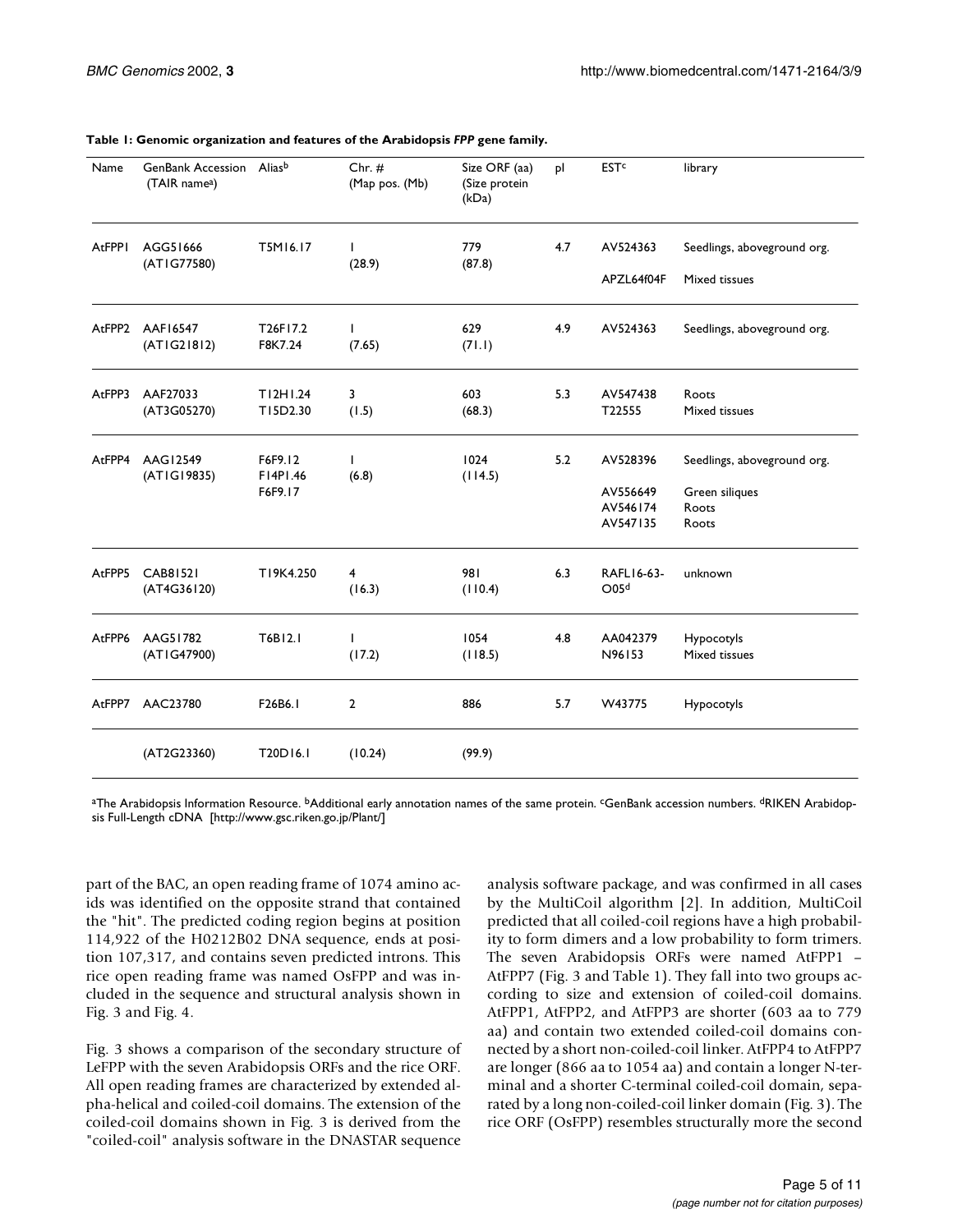

<span id="page-5-0"></span>Comparison of predicted secondary structure of FPP proteins. All proteins are drawn to scale. The numbers on the scales represent amino acids. Alpha helices are indicated as gray bars (A); coiled-coil domains are indicated as white bars (\*). The positions of the four conserved sequence motifs are indicated as I, II, III, and IV on the scales. I\* indicates the variant of motif I found in OsFPP.

group of Arabidopsis ORFs, with two shorter stretches of coiled-coil domains separated by a long linker.

# *Novel sequence motifs define a subfamily of plant coiledcoil proteins*

Alignment of all nine amino acid sequences showed the presence of four novel sequence motifs, which are 100% conserved between the tomato and Arabidopsis proteins (Fig. 4A). Motifs II, III, and IV are also 100% conserved in OsFPP, while motif I is present, but slightly less conserved in the monocot sequence. Their location in each protein is indicated in Fig. [3](#page-5-0). Their position with respect to the arrangement of the coiled-coil domains is strikingly conserved, despite differences in spacing between the four motifs due to the different length of the proteins and the coiled-coil domains.

Motifs I and II always correlate with the N-terminal cluster of coiled-coil domains, with motif I being located at the beginning and motif II at the end of this cluster. Motif III is always located in the linker between the N-terminal and C-terminal coiled-coil domains. Motif IV is always located at the very end of the most C-terminal coiled-coil domain. This positioning is conserved even in the rice sequence, where the C-terminal coiled-coil domain is extremely short (Fig. [3](#page-5-0)).

The amino acid identities between the eight dicot proteins are in the range of 20% to 50% (Fig. 4B), with the rice sequence showing between 13% and 26% identity with the dicot sequences. The Arabidopsis protein with the greatest similarity to LeFPP is AtFPP1 (40% identity).

Table [1](#page-3-0) shows an overview of the genomic organization of *AtFPP1* through *AtFPP7* and of the features of the predicted proteins. The genes are not clustered, and no two of them are arranged in tandem array. Except for chromosome 5, at least one member of this gene family is present on each chromosome. ESTs have been identified for all genes, indicating that they are expressed (Table [1](#page-3-0)). Consistent with the ubiquitous expression pattern found for *LeFPP*, *AtFPP* expression covers a variety of tissues and developmental stages including shoots, hypocotyls, roots, and siliques.

In order to identify more long coiled-coil proteins in the Arabidopsis genome, the complete list of annotated ORFs was searched with the keyword "myosin" to identify ORFs that had been annotated as myosin-like proteins. Because of the long stretches of conserved heptad repeats, BLAST searches with large coiled-coil proteins usually produce significant e-values with at least some of the large number of myosin heavy-chain sequences in GenBank, frequently leading to this annotation.

The 40 ORFs identified this way were analyzed by Multi-Coil and 37 were found to contain coiled-coil domains of at least 200 amino acids. 3 ORFs showed no coiled-coil motifs and were discarded. AtFPP2 and AtFPP5 had been annotated as "myosin-like" too and were therefore identified in this search. They were discarded to avoid duplication. None of the remaining 35 new coiled-coil proteins contained any of the conserved motifs identified in the FPP family.

The 35 new sequences were aligned with the seven AtFPP sequences in a CLUSTAL analysis. Fig. 5 shows the results represented as a phylogenetic tree. The AtFPP family clearly forms a family of sequences separate from the other coiled-coil proteins (boxed in Fig. 5). The three "short" At-FPPs, AtFPP1, AtFPP2, and AtFPP3 form a sub-family, as do the four "long" AtFPPs AtFPP4, AtFPP5, AtFPP6, and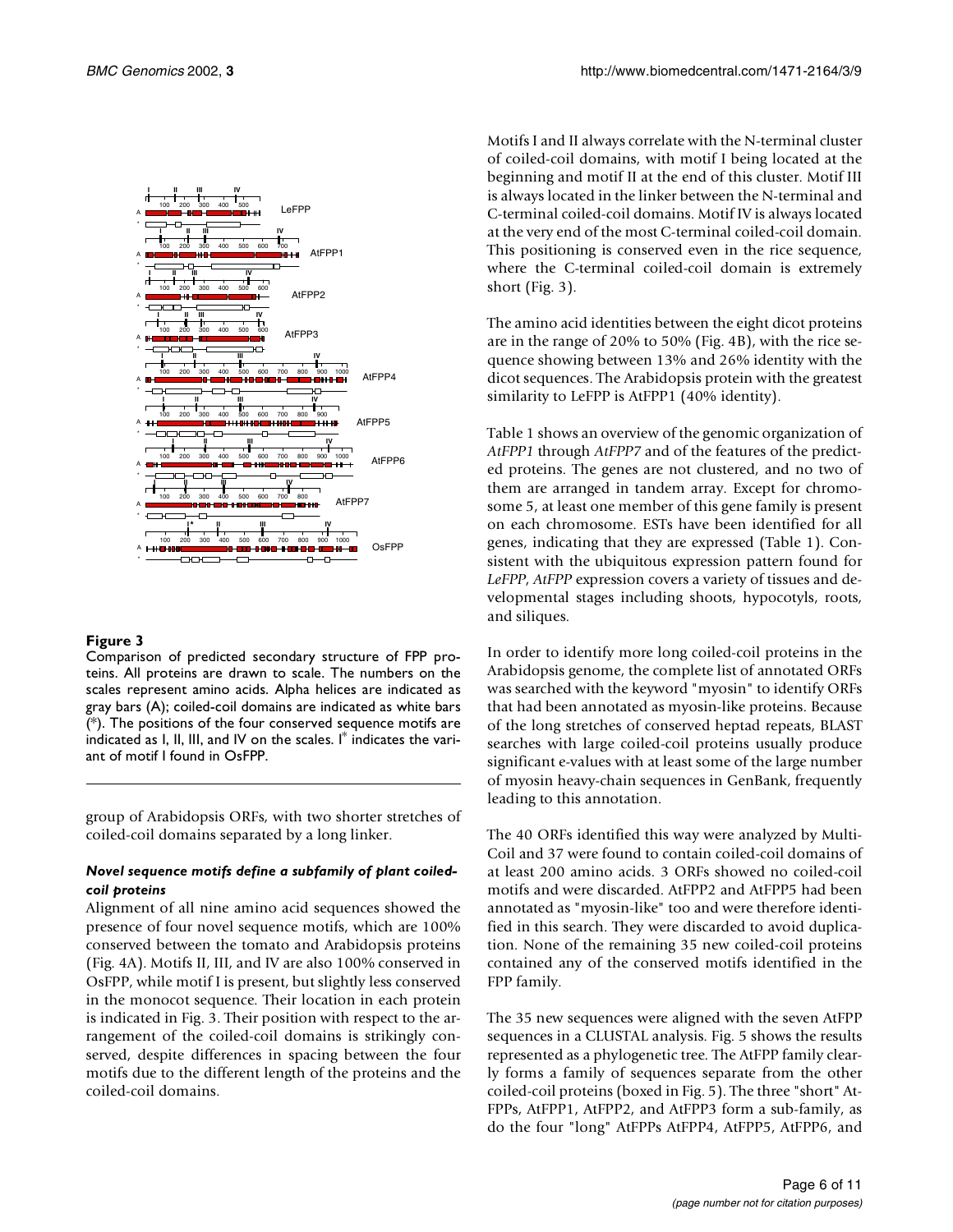

Four novel sequence motifs define a sub family of plant coiled-coil proteins. (A) Sequence alignment of motifs I, II, III, and IV. In all four alignments, amino acid residues conserved among all dicot sequences are indicated in black. Amino acids in the rice sequence that match these conserved residues are also indicated in black. All residues are matched by the rice sequence in motifs II, III, and IV, while 6 residues are exchanged in the rice sequence in motif I. Numbers on the left indicate the position of the first residue of each motif in the amino acid sequence of the respective protein. (B) Percent amino acid identity between FPP proteins.

35.3 45.7 23.0 25.4 18.9 **4** AtFPP4 32.7 19.5 21.1 20.1 **5** AtFPP5 22.3 24.4 19.7 **6** AtFPP6 21.1 26.0 **7** AtFPP7 16.6 **8** LeFPP **9** OsFPP

AtFPP7 (see Fig. [3](#page-5-0)). Interestingly, the two most closely related *AtFPP* genes, *AtFPP1* and *AtFPP2* are located in comparable positions on two duplicated segments of chromosome 1, indicating that they might be derived from a recent duplication event.

#### **Discussion**

A novel class of plant coiled-coil proteins has been identified that are conserved in dicots and monocots. Seven members of the FPP protein family are present in the Arabidopsis genome. They are characterized by the presence of two clusters of coiled-coil domains separated by a linker domain of variable size. Four highly conserved sequence motifs were identified, which are a signature feature of this protein family and which are also conserved in the homologs LeFPP and OsFPP from tomato and rice, respectively. The tomato homolog of the FPP family binds in a yeast two-hybrid assay to a nuclear envelope-associated protein, indicating that they might function in nuclear envelope biology.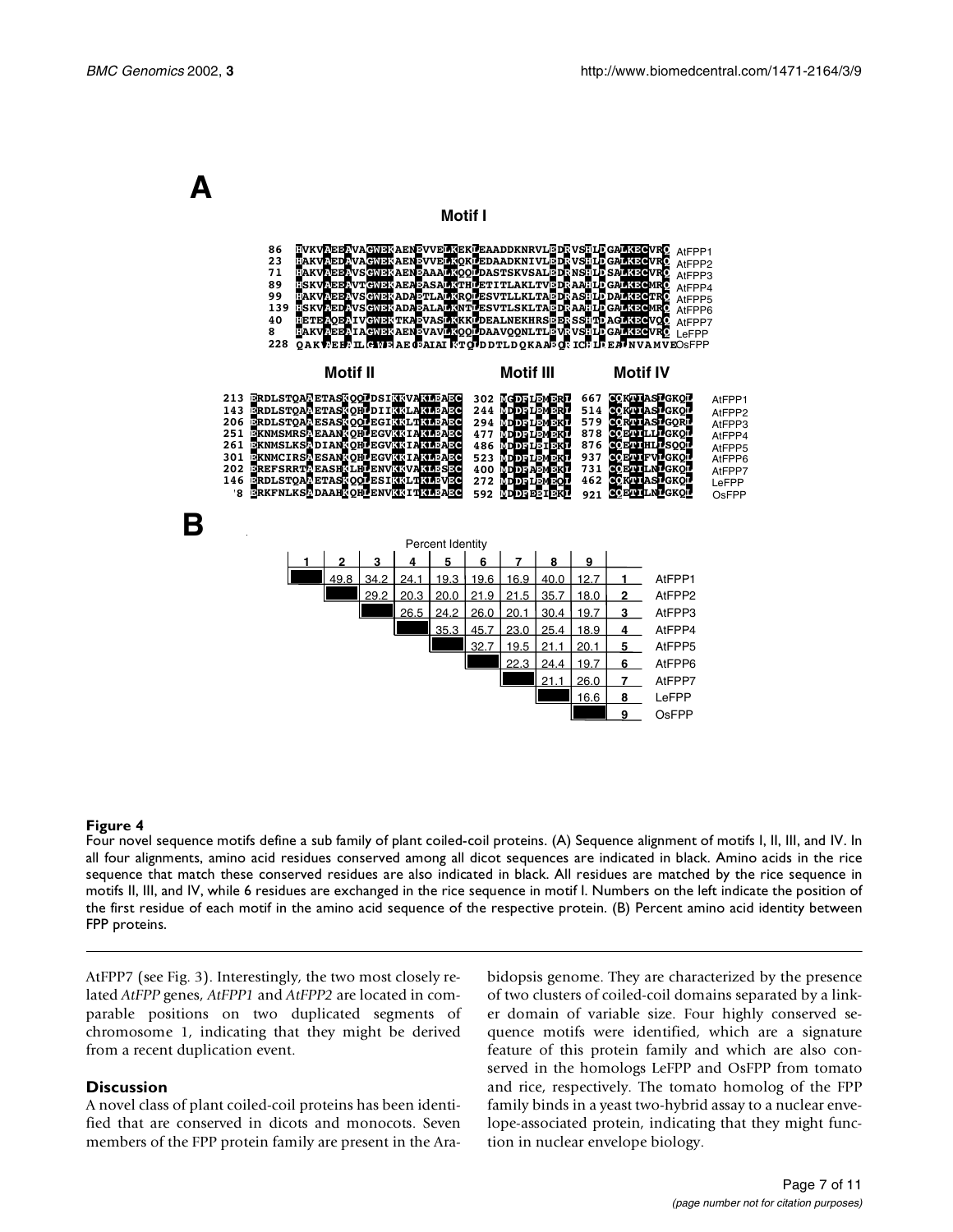

[Phylogenetic tree derived from a CLUSTAL analysis of the full ORF sequences of Arabidopsis coiled-coil proteins. The seven](http://www.arabidopsis.org) AtFPP sequences (boxed) were aligned together with 35 additional Arabidopsis coiled-coil proteins that had been annotated as "myosin-like". The length of each pair of branches measures the distance between sequences. Units indicate the number of computed residue substitution events. Dotted lines have no unit length and were included for alignment purposes. ORFs were identified by their TAIR gene names, accessible through [http://www.arabidopsis.org] .

Besides the presence of extended coiled-coil domains, the FPP family members have no sequence similarity to the vertebrate lamins. They also do not show significant sequence similarity to other vertebrate nuclear envelope-associated proteins such as LAP1, LAP2, MAN1, and emerin (GenBank accession numbers A55649, S55255, Q9WU40, and XP\_048410, respectively). None of these proteins appears to have a convincing ortholog in the Ara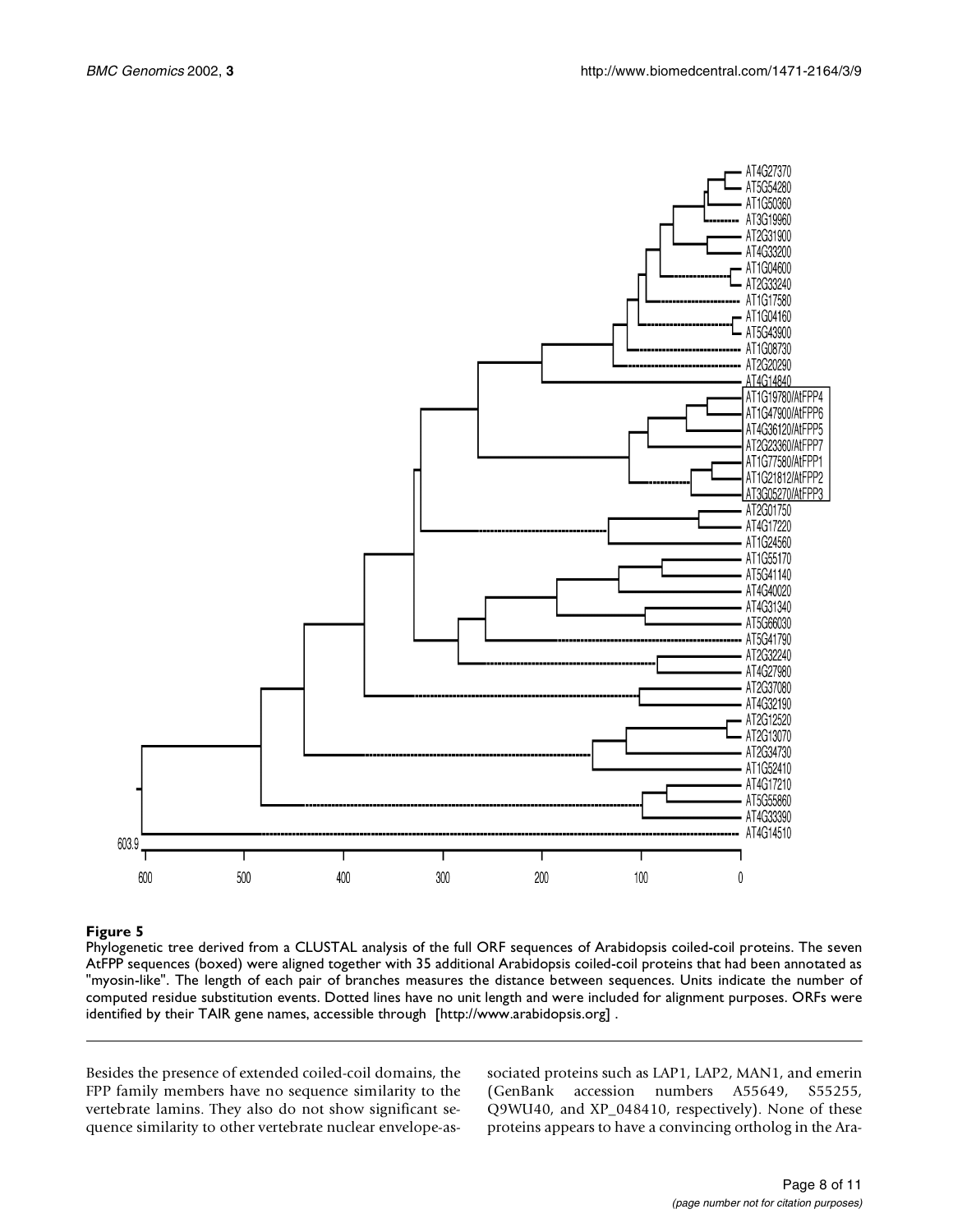bidopsis genome (data not shown), consistent with the hypothesis that the composition of nuclear envelope-associated proteins differs significantly between the plant and animal kingdom.

Interestingly, a recent report about the protein composition of the nuclear envelope of the highly divergent eukaryote *Trypanosoma brucei* has identified a coiled-coil nuclear envelope protein (TbNUP-1) in this organism that also has no similarity with lamins [40]. TbNUP-1 is a 350 kDa protein with a striking repeat structure. Its full sequence is presently not known but a partial open reading frame of 268 amino acids has been constructed [40]. The near-perfect 144 amino acids repeats contain two coiledcoil domains each. Pairwise alignments of TbNUP-1 with AtFPP1 through ATFPP7 showed no significant sequence similarities beyond the typical low degree of similarity generally observed between coiled-coil proteins (data not shown). The TbNUP-1 open reading frame was also used for a BLAST search of the full Arabidopsis genome. Only comparably weak similarities with other "myosin-like proteins" were found.

The four conserved sequence motifs identified in the FPP family appear to be unique to this group of coiled-coil proteins and are neither shared by other coiled-coil open reading frames present in the Arabidopsis genome nor by coiled-coil proteins such as lamins from other organisms. Their role in the structure or function of the FPP proteins is presently not known, but their high degree of conservation in the tomato and rice sequences imply that they are of relevance. Several functional small conserved motifs have been identified in other families of long coiled-coil proteins. The nuclear lamins contain short, conserved sequences flanking the lamin rod domain, which are phosphorylated by cdc2 kinase [41]. The 90 amino acid PACT domain, which immediately follows the coiled-coil domain of the related proteins pericentrin and AKAP450 and two uncharacterized coiled-coil open reading frames from Drosophila and *Schizosaccharomyces pombe*, confers centrosomal localization [19]. A conserved domain of ca. 50 amino acids was found in several Golgi-associated large coiled-coil proteins. It has been named GRIP domain [42] or Golgi localization domain (GLD) [18] and is sufficient to specify Golgi targeting in mammalian cells. Nearly all intermediate filament proteins exhibit a highly conserved amino acid motif (YRKLLEGEE) at the C-terminal end of their central alpha-helical rod domain which has been shown to be crucial for the formation of authentic tetrameric complexes and for the control of filament width [43].

No sequences with similarity to the consensus sequences of motifs II, III, and IV were found in the databases that might indicate their potential function. However, a se-

quence with some similarity to motif I was identified in the hemaglutinin-esterase fusion glycoprotein from influenza virus C (GenBank accession number S07412). Alignment of this sequence (amino acids 39 to 74) with the central conserved residues of motif I: A--GWEK---E---LK-- L------------R--H-D (-- indicating non-conserved residues) shows a good match of identical and conserved amino acid residues: A--GFEK---D---LK--I---------R--H-E. The fusion glycoproteins contain a coiled-coil domain and are involved in fusing the viral envelope with the host cell membrane. The conformational change of the protein necessary for membrane fusion is driven by ionic interactions between residues of the coiled-coil domain, and Glu74, the last amino acid aligning to motif I, is involved in this process [1]. In light of their putative interaction with the nuclear envelope-associated protein MAF1, it will be interesting to investigate if FPPs are associated with membrane systems of the plant cell.

# **Conclusions**

A family of novel long coiled-coil proteins has been identified from plants. They are characterized by two clusters of long coiled-coil domains separated by a non-coiledcoil linker and by four novel sequence motifs. Seven members of the *filament-like plant protein* (*FPP*) family are present in the Arabidopsis genome, and one homolog each has been identified from tomato and rice. Thus, this family of proteins appears to be conserved among higher plants, but we have not found convincing homologs from yeast or animals by sequence similarity searches. Tomato FPP was originally isolated in a yeast two hybrid screen with MAF1, a small plant-specific protein associated with the nuclear envelope [36]. Because the full Arabidopsis genome does not appear to contain genes for lamins, it is of particular interest to investigate which other long coiledcoil proteins might functionally replace lamins in the plant kingdom. The FPP family represents an exciting group of candidates for such proteins.

# **Materials and methods** *Yeast two-hybrid screen*

Total RNA from young tomato leaves (*Lycopersicon esculentum*) was isolated as described by Wanner and Gruissem [44]. mRNA was purified using the mRNA purification kit (Pharmacia Biotech, Piscataway, NJ). To construct the yeast two-hybrid library the cDNA synthesis kit, the Gigapack III gold packaging extract and the HybriZAP two-hybrid predigested vector kit (all Stratagene, La Jolla, CA) were used according to the protocol of the manufacturer. The size of the primary library was determined to be  $1.5 \times$ 10<sup>6</sup> plaque forming units. The complete cDNA of LeMAF1 (GenBank accession number AF118113) was cloned as an EcoRI/XhoI fragment between the EcoRI and SalI sites of the bait vector pBD-GAL4 (Statagene). Approximately one million primary transformants were screened for growth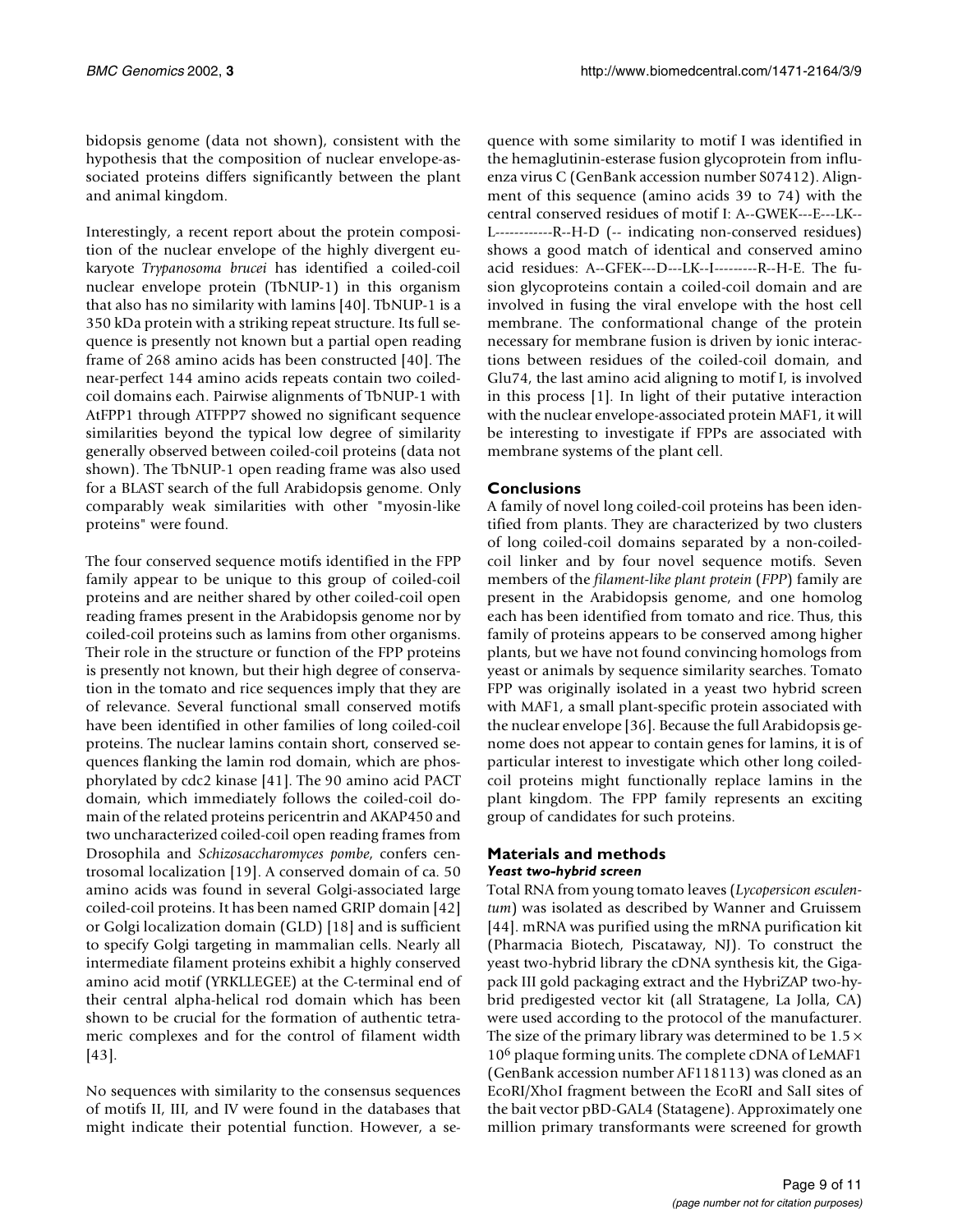on histidine dropout plates. All steps of the library screening including the transformation, the isolation of clones, and the verification of the interactions, and the β-Galactosidase assays were performed as described by the manufacturer. pBD-AtRanGAP1 [33] and pBD-AtMAF1 were both constructed by cloning an EcoRI fragment containing the complete open reading frames into the EcoRI site of pBD-GAL4. The AtMAF1 open reading frame was isolated by PCR from Arabidopis genomic DNA using the 5' primer 5'-TCC ATG GCC GAA ACC GAA-3' and the 3' primer 5'-CTA AGT TCA CTT CGA ACT GCT C-3', which had been designed to match the Arabidopsis MAF1 homolog on the P1 clone MGG4 of chromosome 5 (Gen-Bank accession number AB008267).

## *RNA isolation and RNA blotting*

Total RNA from tomato leaves (5–15 mm), fruits (3–8 mm in diameter), whole flowers, and light-grown and dark-grown tomato seedlings was isolated with the Trizol Reagent from Gibco BRL (Gaithersburg, MD). Total RNA (20 µg each) was separated on a formaldehyde gel, blotted to a nitrocellulose membrane, and hybridized with a radioactively labeled fragment corresponding to bp 1140 – 1926 of the LeFPP cDNA, essentially as described by [45].

# *Database searches, secondary structure prediction, and sequence comparison*

[Sequences with similarity to LeFPP were identified by con](http://www.ncbi.nlm.nih.gov/)ducting BLAST (Basic Local Alignment Search Tool; [46]) searches for similarity to sequences contained in Gen-Bank. GenBank data were accessed through NCBI [http:/ /www.ncbi.nlm.nih.gov/] . Arabidopsis genome data were [accessed through the TAIR database \[](http://www.ncbi.nlm.nih.gov/)[http://www.arabi](http://www.arabidopsis.org/)[dopsis.org/\] . Arabidopsis ESTs were accessed through the](http://www.arabidopsis.org/) [TIGR](http://www.arabidopsis.org/) *Arabidopsis thaliana* [database \[http://www.tigr.org/](http://www.tigr.org/tdb/e2k1/ath1/) tdb/e2k1/ath1/] . Multiple sequence alignments were performed with the DNASTAR protein alignment protocol (DNASTAR, Madison, WI) using the CLUSTAL algorithm. [Parameters for CLUSTAL alignments were: Pairwise align](http://www.tigr.org/tdb/e2k1/ath1/)ment: Ktuple, 1; gap Penalty, 3; windows, 5; diagonals saved, 5. Multiple alignment: gap penalty, 10; gap length penalty, 10. The PAM250 weight table was used. Percent identities and phylogenetic relationships were derived from the CLUSTAL output using the MEGALIGN software package in DNASTAR. The secondary structures of the pro[teins,](http://www.tigr.org/tdb/e2k1/ath1/) α[-helical, and coiled-coil regions were analyzed us](ftp://ftp.arabidopsis.org/home/tair/Genes/ORF_annotations)ing DNASTAR PROTEAN software and the coiled-coil regions were confirmed with the MultiCoil algorithm [2]. Coiled-coil proteins from Arabidopsis were identified by searching the lists of complete-genome ORF annotations [ftp://ftp.arabidopsis.org/home/tair/Genes/

[ORF\\_annotations\] for the keywords "myosin" \(40 hits\)](ftp://ftp.arabidopsis.org/home/tair/Genes/ORF_annotations) and "coiled-coil" (0 hits). Arabidopsis ORFs for CLUSTAL analysis were downloaded either using their GenBank ac-

[cession numbers or, if not yet available, by searching the](ftp://ftp.arabidopsis.org/home/tair/Genes/ORF_annotations) TAIR database with the respective gene name.

# **References**

- 1. [Burkhard P, Strelkov SV, Stetefeld J:](http://www.ncbi.nlm.nih.gov/entrez/query.fcgi?cmd=Retrieve&db=PubMed&dopt=Abstract&list_uids=11166216) **Coiled coils: a highly versatile protein folding motif.** *Trends Cell Biol* 2001, **11:**82-8
- 2. [Wolf E, Kim PS, Berger B:](http://www.ncbi.nlm.nih.gov/entrez/query.fcgi?cmd=Retrieve&db=PubMed&dopt=Abstract&list_uids=9194178) **MultiCoil: a program for predicting two- and three-stranded coiled coils.** *Protein Sci* 1997, **6:**1179-89
- 3. [Berger B, Wilson DB, Wolf E, Tonchev T, Milla M, Kim PS:](http://www.ncbi.nlm.nih.gov/entrez/query.fcgi?cmd=Retrieve&db=PubMed&dopt=Abstract&list_uids=7667278) **Predicting coiled coils by use of pairwise residue correlations.** *Proc Natl Acad Sci U S A* 1995, **92:**8259-63
- 4. [Bornberg-Bauer E, Rivals E, Vingron M:](http://www.ncbi.nlm.nih.gov/entrez/query.fcgi?cmd=Retrieve&db=PubMed&dopt=Abstract&list_uids=9592163) **Computational approaches to identify leucine zippers.** *Nucleic Acids Res* 1998, **26:**2740-6
- 5. [Wilson KL, Zastrow MS, Lee KK:](http://www.ncbi.nlm.nih.gov/entrez/query.fcgi?cmd=Retrieve&db=PubMed&dopt=Abstract&list_uids=11257219) **Lamins and disease: insights into nuclear infrastructure.** *Cell* 2001, **104:**647-50
- 6. [Hutchison CJ, Alvarez-Reyes M, Vaughan OA:](http://www.ncbi.nlm.nih.gov/entrez/query.fcgi?cmd=Retrieve&db=PubMed&dopt=Abstract&list_uids=11112685) **Lamins in disease: why do ubiquitously expressed nuclear envelope proteins give rise to tissue-specific disease phenotypes?** *J Cell Sci* 2001, **114:**9-19
- 7. [Cohen C, Parry DA:](http://www.ncbi.nlm.nih.gov/entrez/query.fcgi?cmd=Retrieve&db=PubMed&dopt=Abstract&list_uids=9724619) **A conserved C-terminal assembly region in paramyosin and myosin rods.** *J Struct Biol* 1998, **122:**180-7
- 8. [Kozielski F, Sack S, Marx A, Thormahlen M, Schonbrunn E, Biou V,](http://www.ncbi.nlm.nih.gov/entrez/query.fcgi?cmd=Retrieve&db=PubMed&dopt=Abstract&list_uids=9428521) [Thompson A, Mandelkow EM, Mandelkow E:](http://www.ncbi.nlm.nih.gov/entrez/query.fcgi?cmd=Retrieve&db=PubMed&dopt=Abstract&list_uids=9428521) **The crystal structure of dimeric kinesin and implications for microtubule-dependent motility.** *Cell* 1997, **91:**985-94
- 9. [Gee MA, Heuser JE, Vallee RB:](http://www.ncbi.nlm.nih.gov/entrez/query.fcgi?cmd=Retrieve&db=PubMed&dopt=Abstract&list_uids=9403697) **An extended microtubule-binding structure within the dynein motor domain.** *Nature* 1997, **390:**636-9
- 10. [Bouckson-Castaing V, Moudjou M, Ferguson DJ, Mucklow S, Belkaid](http://www.ncbi.nlm.nih.gov/entrez/query.fcgi?cmd=Retrieve&db=PubMed&dopt=Abstract&list_uids=8834802) [Y, G Milon, Crocker PR:](http://www.ncbi.nlm.nih.gov/entrez/query.fcgi?cmd=Retrieve&db=PubMed&dopt=Abstract&list_uids=8834802) **Molecular characterisation of ninein, a new coiled-coil protein of the centrosome.** *J Cell Sci* 1996, **109:**179-90
- 11. [Meuwissen RL, Offenberg HH, Dietrich AJ, Riesewijk A, van Iersel M,](http://www.ncbi.nlm.nih.gov/entrez/query.fcgi?cmd=Retrieve&db=PubMed&dopt=Abstract&list_uids=1464329) [Heyting C:](http://www.ncbi.nlm.nih.gov/entrez/query.fcgi?cmd=Retrieve&db=PubMed&dopt=Abstract&list_uids=1464329) **A coiled-coil related protein specific for synapsed regions of meiotic prophase chromosomes.** *Embo J* 1992, **11:**5091-100
- 12. [Zeng C:](http://www.ncbi.nlm.nih.gov/entrez/query.fcgi?cmd=Retrieve&db=PubMed&dopt=Abstract&list_uids=10842374) **NuMA: a nuclear protein involved in mitotic centrosome function.** *Microsc Res Tech* 2000, **49:**467-77
- 13. [Sundberg HA, Davis TN:](http://www.ncbi.nlm.nih.gov/entrez/query.fcgi?cmd=Retrieve&db=PubMed&dopt=Abstract&list_uids=9398677) **A mutational analysis identifies three functional regions of the spindle pole component Spc110p in Saccharomyces cerevisiae.** *Mol Biol Cell* 1997, **8:**2575-90
- 14. [Yao X, Abrieu A, Zheng Y, Sullivan KF, Cleveland DW:](http://www.ncbi.nlm.nih.gov/entrez/query.fcgi?cmd=Retrieve&db=PubMed&dopt=Abstract&list_uids=10934468) **CENP-E forms a link between attachment of spindle microtubules to kinetochores and the mitotic checkpoint.** *Nat Cell Biol* 2000, **2:**484-91
- 15. [Strambio-de-Castillia C, Blobel G, Rout MP:](http://www.ncbi.nlm.nih.gov/entrez/query.fcgi?cmd=Retrieve&db=PubMed&dopt=Abstract&list_uids=10085285) **Proteins connecting the nuclear pore complex with the nuclear interior.** *J Cell Biol* 1999, **144:**839-55
- 16. [Munro S:](http://www.ncbi.nlm.nih.gov/entrez/query.fcgi?cmd=Retrieve&db=PubMed&dopt=Abstract&list_uids=9695801) **Localization of proteins to the Golgi apparatus.** *Trends Cell Biol* 1998, **8:**11-5
- 17. [Kjer-Nielsen L, van Vliet C, Erlich R, Toh BH, Gleeson PA:](http://www.ncbi.nlm.nih.gov/entrez/query.fcgi?cmd=Retrieve&db=PubMed&dopt=Abstract&list_uids=10318758) **The Golgi-targeting sequence of the peripheral membrane protein p230.** *J Cell Sci* 1999, **112:**1645-54
- 18. [Kjer-Nielsen L, Teasdale RD, van Vliet C, Gleeson PA:](http://www.ncbi.nlm.nih.gov/entrez/query.fcgi?cmd=Retrieve&db=PubMed&dopt=Abstract&list_uids=10209125) **A novel Golgi-localisation domain shared by a class of coiled-coil peripheral membrane proteins.** *Curr Biol* 1999, **9:**385-8
- 19. [Gillingham AK, Munro S:](http://www.ncbi.nlm.nih.gov/entrez/query.fcgi?cmd=Retrieve&db=PubMed&dopt=Abstract&list_uids=11263498) **The PACT domain, a conserved centrosomal targeting motif in the coiled- coil proteins AKAP450 and pericentrin.** *EMBO Rep* 2000, **1:**524-9
- 20. [Gaines P, Tompkins L, Woodard CT, Carlson JR:](http://www.ncbi.nlm.nih.gov/entrez/query.fcgi?cmd=Retrieve&db=PubMed&dopt=Abstract&list_uids=10747058) **quick-to-court, a Drosophila mutant with elevated levels of sexual behavior, is defective in a predicted coiled-coil protein.** *Genetics* 2000, **154:**1627-37
- 21. [Guan Z, Prado A, Melzig J, Heisenberg M, Nash HA, Raabe T:](http://www.ncbi.nlm.nih.gov/entrez/query.fcgi?cmd=Retrieve&db=PubMed&dopt=Abstract&list_uids=10884435) **Mushroom body defect, a gene involved in the control of neuroblast proliferation in Drosophila, encodes a coiled-coil protein.** *Proc Natl Acad Sci U S A* 2000, **97:**8122-7
- 22. [Nagano A, Arahata K:](http://www.ncbi.nlm.nih.gov/entrez/query.fcgi?cmd=Retrieve&db=PubMed&dopt=Abstract&list_uids=11073359) **Nuclear envelope proteins and associated diseases.** *Curr Opin Neurol* 2000, **13:**533-9
- 23. [Mounkes LC, Burke B, Stewart CL:](http://www.ncbi.nlm.nih.gov/entrez/query.fcgi?cmd=Retrieve&db=PubMed&dopt=Abstract&list_uids=11709282) **The a-type lamins. Nuclear structural proteins as a focus for muscular dystrophy and cardiovascular diseases.** *Trends Cardiovasc Med* 2001, **11:**280-5
- 24. [Meier I, Phelan T, Gruissem W, Spiker S, Schneider D:](http://www.ncbi.nlm.nih.gov/entrez/query.fcgi?cmd=Retrieve&db=PubMed&dopt=Abstract&list_uids=8953774) **MFP1, a novel plant filament-like protein with affinity for matrix attachment region DNA.** *Plant Cell* 1996, **8:**2105-15